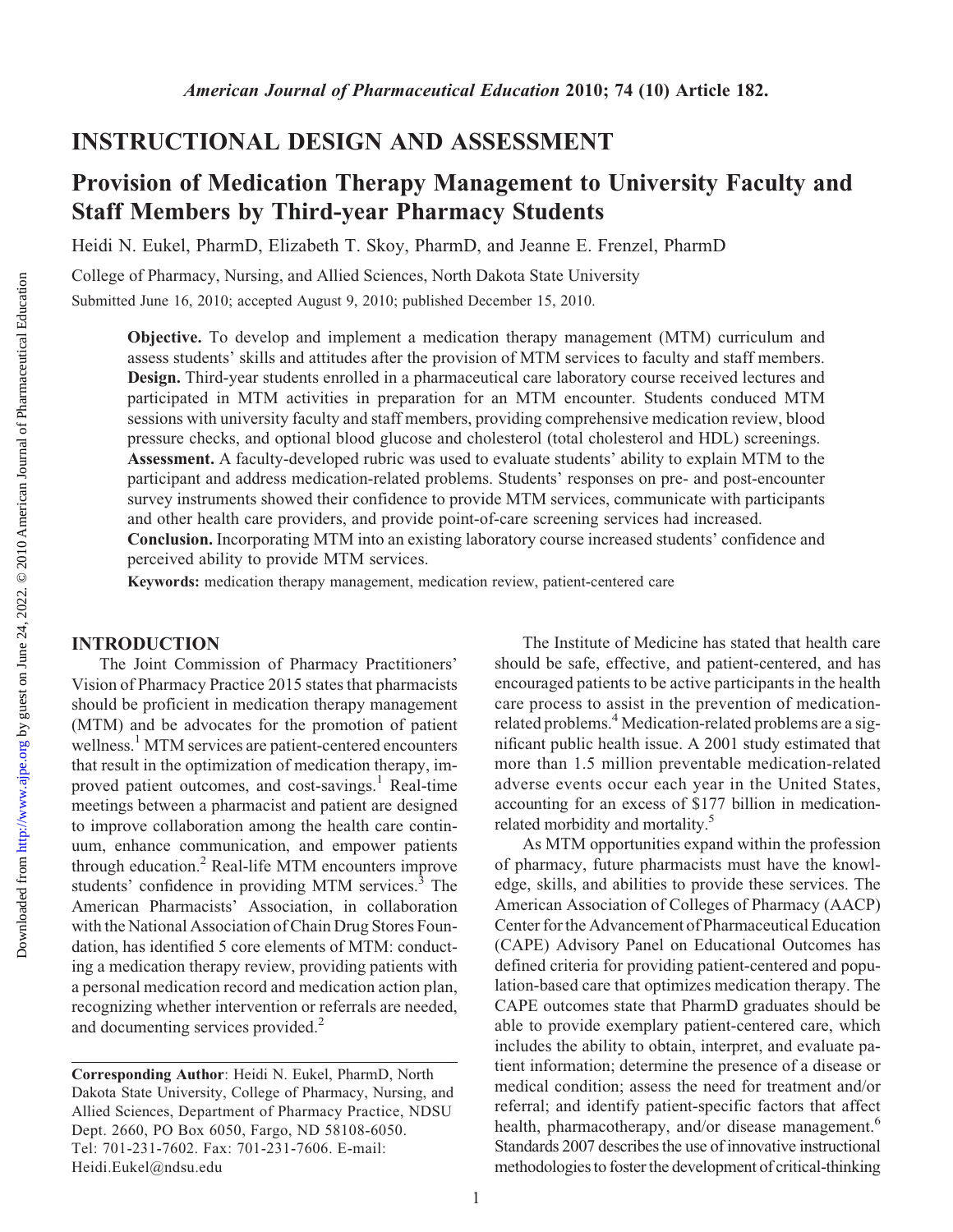and problem-solving skills in students and emphasizes the importance of actual student-patient interaction to develop these skills.<sup>1</sup>

This article describes how third-year pharmacy students provided MTM services to faculty and staff members of North Dakota State University through an innovative MTM curriculum. Three objectives were developed and designed around the highest levels of Bloom's Taxonomy of learning.<sup>7</sup> Students would demonstrate the ability to perform a comprehensive medication review effectively and interpret findings to identify medication-related problems; demonstrate the ability to document an MTM encounter; and feel confident to integrate the core elements of MTM, clinical knowledge, and communication skills to effectively provide MTM.

# DESIGN

Medication therapy management activities were integrated into the Pharmaceutical Care Laboratory IV course to teach third-year pharmacy students the skills necessary to provide MTM services during an actual patient encounter (Table 1). Students received lectures focused on the core elements of MTM, patient-centered communication, and techniques used for point-of-care screenings. Paper-based MTM cases were used during weekly laboratory activities, and students practiced point-of-care testing through peer screening. Five pharmacist faculty members and 1 pharmacy resident served as preceptors for the encounters and evaluated students' performance. These individuals were practicing pharmacists with experience providing MTM and disease state management services.

Brochures and e-mails were sent inviting 2,205 faculty and staff members at North Dakota State University to schedule an MTM encounter with a precepted pharmacy student that would include a comprehensive medication review, blood pressure check, and optional blood glucose and cholesterol (total cholesterol and HDL) screenings. The first 45 eligible respondents were selected to participate in the project, resulting in a 2:1 student-to-participant ratio. To be eligible, respondents had to have been taking 3 or more prescription medications. To comply with the Health Insurance Privacy and Accountability Act policies participants' names and dates of birth were not collected.<sup>8</sup>

The class was randomly divided into groups of 2 students and a participant was randomly assigned to each group. Students received their participant's health information 1 week prior to their scheduled encounter to allow the students time to review the participant's health history, identify drug-related problems, and perform searches for clinical information if necessary. Students also were encouraged to review course lecture notes and national treatment guidelines to assist in the evaluation and preparation of their case. During this time, precepting faculty members were available to meet with students to discuss specific cases. Students used a health information form to develop a personal medication record prior to the encounter. The template used was a pocket-sized guide developed by the North Dakota Pharmacists Association and included the name and strength of each medication, directions for use, and the prescriber.

The encounters were held in 2 private consultation rooms within the laboratory and students were given 1 hour to interview the participant, perform 2 blood pressure readings, and conduct optional blood glucose and cholesterol screenings. Each participant was given a PMR as a comprehensive record of their medications, including prescription and nonprescription medications, herbal products, and dietary supplements. When the medication record was complete, it was given to the participant to use to manage their medications. Students performed a comprehensive medication review with the participant in which they reviewed participant-specific information,

Table 1. Activities Used to Create a Framework of Medication Therapy Management (MTM)

| <b>Activity</b>                                         | <b>Delivery</b>                                        | <b>Assessment</b>                        |  |
|---------------------------------------------------------|--------------------------------------------------------|------------------------------------------|--|
| Core elements of MTM, patient-centered<br>communication | Lecture                                                | Multiple-choice examination              |  |
| Point-of-care screening techniques and<br><b>CLIA</b>   | Lecture                                                | Verbal feedback                          |  |
| Blood glucose and cholesterol screening                 | Demonstration and practice                             | Verbal feedback                          |  |
| Blood pressure screening                                | Initial demonstration and<br>weekly practice           | Verbal feedback                          |  |
| Documentation of MTM encounters                         | MTM cases in laboratory                                | Written feedback                         |  |
| SOAP note formulation                                   | 5 cases linked directly to<br>lecture-based coursework | Written feedback and<br>SOAP note rubric |  |

Abbreviations:  $MTM = Median$  Medication Therapy Management; CLIA = Clinical Laboratory Improvement Amendments; SOAP = Subjective, objective, assessment, and plan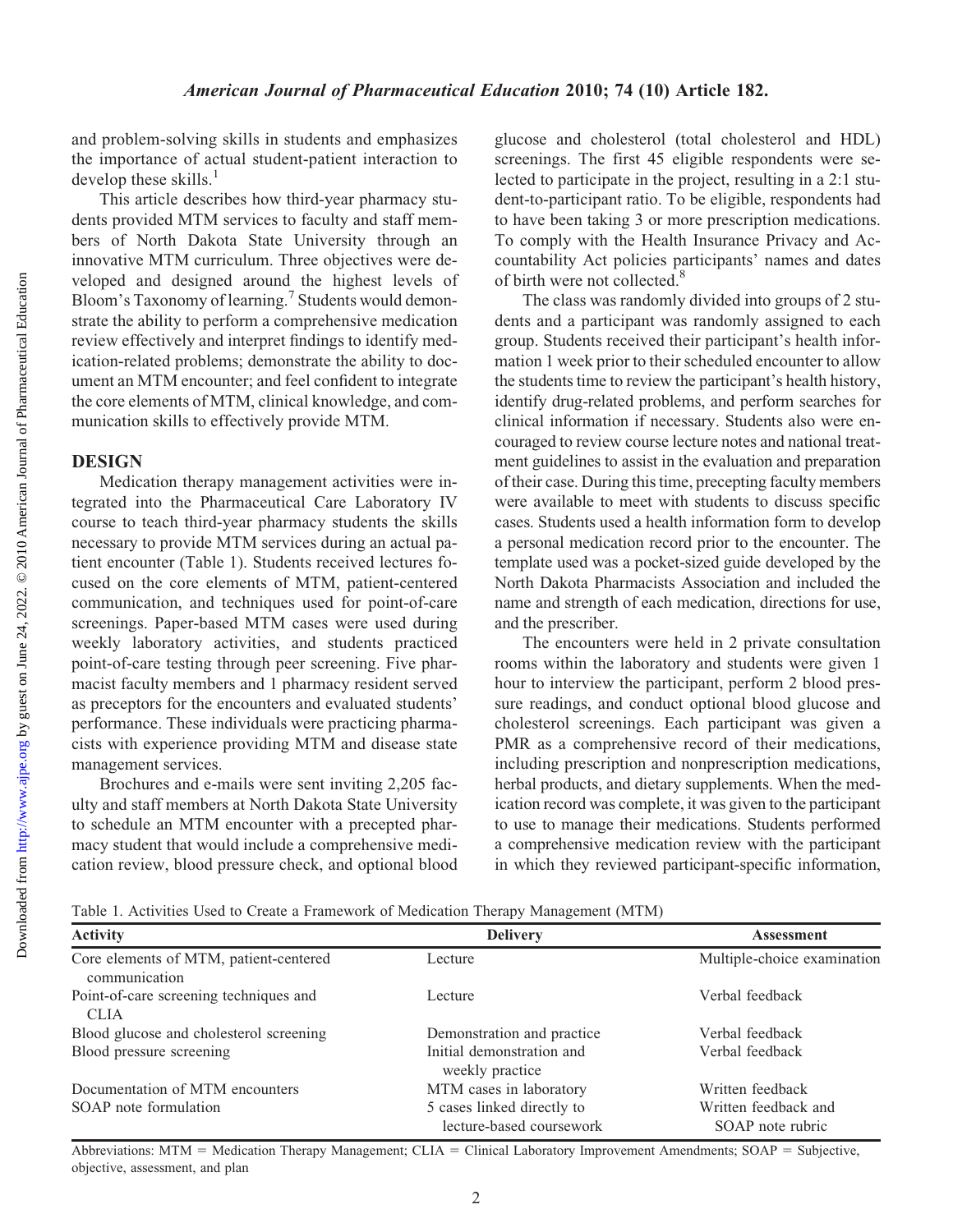Downloaded from

evaluated medication therapies, and developed a plan to resolve any medication-related issues. Pharmacy students identified and managed drug therapy problems for participants, including addressing medication dosing issues, discussing possible adverse effects, and providing costcontainment strategies for medications.

Students also assisted the participant with the formulation of a medication action plan, which included a list ofactions for the participant to take toward self-management of his/her health and a place to record progress. Students used the medication action plan template from the American Pharmacists' Association MTM Core Elements Toolbox.<sup>9</sup>

During the encounter, faculty members used a specially designed rubric to evaluate each student's interviewing techniques, verbal and nonverbal communication skills, and ability to conduct a complete evaluation of past medical history and current complaints. After the encounter, each student wrote a summary of the visit in the form of a subjective, objective, assessment, and plan (SOAP) note which was assessed by faculty members using a second rubric. If prescriber approval was needed before a recommended change could be made, students formulated a written recommendation that included their findings and justification. All recommendations were reviewed and cosigned by precepting faculty members prior to the students communicating with the prescriber. After the MTM encounters, students presented their results in small groups to increase peer exposure to the impact of MTM. The North Dakota State University Institutional Review Board approved the informed consent document and survey instruments used in this study.

## EVALUATION AND ASSESSMENT

Eighty-five students performed MTM encounters. Students were evaluated on their interviewing techniques, verbal and nonverbal communication skills, and ability to conduct a complete evaluation of past medical history, medication-related problems, and current complaints. A faculty-developed rubric was used to evaluate each student during the encounter. Students scored an average of 18.5 out of 20 possible points (92.9%).

Students also were evaluated on their ability to document their MTM encounter. A faculty- developed rubric was used to evaluate students' documentation of subjective and objective information, assessment of medicationrelated problems, plan of therapy, and the updated list of medications. Each of these focus areas were graded using a Likert scale and the descriptors missing, poor, incomplete, and excellent. Students scored an average of 14.6 out of 15 possible points (97.5%).

Faculty members reviewed all student-identified drugtherapy problems, none of which required faculty members'

intervention during the patient encounter. Student recommendations were classified as dose too low or high, needs additional or is receiving unnecessary drug therapy, adverse drug reaction, needs different drug, noncompliance, and cost-containment. Students identified 85 drug therapy problems for the 45 participants. Of these recommendations, 14 were communicated to the participant's prescriber. In addition to identifying drug-therapy problems, students also recommended lifestyle modifications to 29 of the participants.

Students recommended additional drug therapy for 28 participants. Of these, 13 were recommendations for immunization updates. Students identified 12 cost-containment interventions, 11 of which were communicated to the prescriber. Cost-containment interventions included recommendations to change to a generic alternative, a combination medication, or splitting of tablets. Students identified 20 cases of noncompliance. Of these, inappropriate administration technique was the most common issue. Most administration problems were a result of the participant's incorrect timing of the administration. After evaluating specific participant information, students identified 11 participants who needed an additional medication, or a change to a more effective medication.

Faculty-developed pre-encounter and post-encounter survey instruments were used to assess students' confidence and perception of their ability to provide MTM services as defined in the learning objectives. The surveys were administered online using a 5-point Likert scale and participation was anonymous and voluntary. The pre-encounter survey instrument was administered after the lectures and paper-based MTM cases were completed, but prior to the actual patient encounter. The post-encounter survey instrument was administered upon completion of the project, after the small group case presentations. The post-encounter survey instrument contained all of the items in the pre-encounter survey plus 7 additional items that allowed students to rate the grading procedures, participant feedback, and the effect the project had on their ability to work with the participants.

Eighty-five students (100%) completed the preencounter survey instrument, and 80 students (94.1%) completed the post-encounter survey instrument. Results were analyzed using a chi-square test under the null hypothesis that the distribution of pre- and post-encounter responses would be the same (Table 2). Rejecting the null of homogeneity suggests that the intervention changed students' perceived MTM competencies.

Each survey item correlated with a significant increase in students' perceived ability to perform MTM services after the encounter ( $p < 0.05$ ). The number of students who strongly agreed they could provide MTM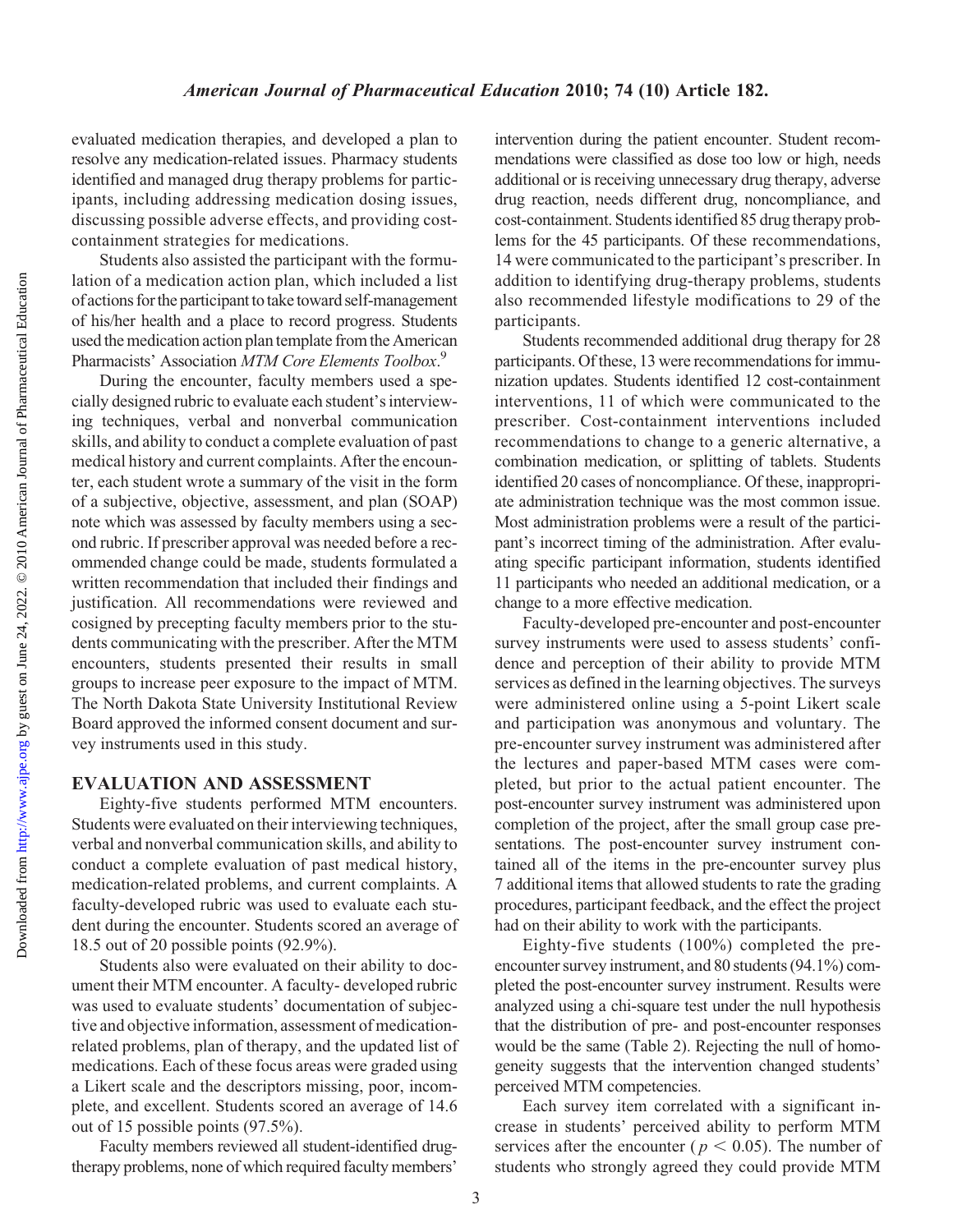| <b>Number of Students Choosing This Response</b>                                                                     |                 |                  |                |       |                 |                    |                                                                                                                         |                  |
|----------------------------------------------------------------------------------------------------------------------|-----------------|------------------|----------------|-------|-----------------|--------------------|-------------------------------------------------------------------------------------------------------------------------|------------------|
|                                                                                                                      | <b>Strongly</b> |                  |                |       | <b>Strongly</b> | Mean               | Chi-Square                                                                                                              |                  |
| <b>Survey</b>                                                                                                        | <b>Disagree</b> | <b>Disagree</b>  | <b>Neutral</b> | Agree | Agree           | Score <sup>a</sup> | <b>Test Statistic</b>                                                                                                   | $\boldsymbol{P}$ |
| Q1. I can accurately define Medication Therapy Management (MTM).                                                     |                 |                  |                |       |                 |                    |                                                                                                                         |                  |
| Pre-encounter                                                                                                        | 1               | 3                | 14             | 59    | 8               | 3.8                | 38.1                                                                                                                    | < 0.001          |
| Post-encounter                                                                                                       | $\overline{c}$  | $\theta$         | $\theta$       | 23    | 55              | 4.6                |                                                                                                                         |                  |
|                                                                                                                      |                 |                  |                |       |                 |                    | Q2. I can perform a comprehensive medication review to identify, resolve, and prevent medication-related problems,      |                  |
| including adverse drug events.                                                                                       |                 |                  |                |       |                 |                    |                                                                                                                         |                  |
| Pre-encounter                                                                                                        |                 | 8                | 37             | 38    | 1               | 3.3                | 76.2                                                                                                                    | < 0.001          |
| Post-encounter                                                                                                       |                 | $\theta$         | $\theta$       | 48    | 32              | 4.4                |                                                                                                                         |                  |
| Q3. I can accurately document the care delivered to a patient.                                                       |                 |                  |                |       |                 |                    |                                                                                                                         |                  |
| Pre-encounter                                                                                                        | 4               | 38               | 37             | 6     | $\theta$        | 2.5                | 129.8                                                                                                                   | < 0.001          |
| Post-encounter                                                                                                       | $\Omega$        | $\theta$         | 4              | 38    | 38              | 4.4                |                                                                                                                         |                  |
| Q4. I can communicate essential information to other members of a health care team.                                  |                 |                  |                |       |                 |                    |                                                                                                                         |                  |
| Pre-encounter                                                                                                        |                 | 9                | 29             | 44    | 2               | 3.4                | 63.8                                                                                                                    | < 0.001          |
| Post-encounter                                                                                                       | $\Omega$        | $\Omega$         | $\Omega$       | 50    | 30              | 4.3                |                                                                                                                         |                  |
| Q5. I can accurately evaluate a medication for a patient and analyze its safety, efficacy, and appropriateness       |                 |                  |                |       |                 |                    |                                                                                                                         |                  |
| based on their profile and compliance.                                                                               |                 |                  |                |       |                 |                    |                                                                                                                         |                  |
| Pre-encounter                                                                                                        |                 | 5                | 25             | 49    | 6               | 3.6                | 42.2                                                                                                                    | < 0.001          |
| Post-encounter                                                                                                       | $\Omega$        | $\theta$         | 1              | 50    | 29              | 4.3                |                                                                                                                         |                  |
| Q6. I can accurately measure a blood pressure and explain the values with confidence.                                |                 |                  |                |       |                 |                    |                                                                                                                         |                  |
| Pre-encounter                                                                                                        | $\Omega$        | 6                | 21             | 46    | 12              | 3.7                | 33.4                                                                                                                    | < 0.001          |
| Post-encounter                                                                                                       | $\Omega$        | $\Omega$         | 5              | 34    | 41              | 4.4                |                                                                                                                         |                  |
| Q7. I can define a medication action plan and explain its importance.                                                |                 |                  |                |       |                 |                    |                                                                                                                         |                  |
| Pre-encounter                                                                                                        | 0               | 10               | 39             | 33    | 3               | 3.3                | 83.9                                                                                                                    | < 0.001          |
| Post-encounter                                                                                                       | 0               | $\theta$         | $\theta$       | 37    | 43              | 4.5                |                                                                                                                         |                  |
| Q8. I can maintain control and direction of a counseling session.                                                    |                 |                  |                |       |                 |                    |                                                                                                                         |                  |
| Pre-encounter                                                                                                        | $\Omega$        | 4                | 26             | 53    | 2               | 3.6                | 61.2                                                                                                                    | < 0.001          |
| Post-encounter                                                                                                       | $\Omega$        | $\theta$         | $\Omega$       | 44    | 36              | 4.4                |                                                                                                                         |                  |
| Q9. I use open-ended questions to gather pertinent health information from patients.                                 |                 |                  |                |       |                 |                    |                                                                                                                         |                  |
| Pre-encounter                                                                                                        | $\Omega$        | 4                | 27             | 47    | 7               | 3.6                | 36.2                                                                                                                    | < 0.001          |
| Post-encounter                                                                                                       | $\Omega$        | $\Omega$         | $\overline{4}$ | 45    | 31              | 4.3                |                                                                                                                         |                  |
| Q10. I can confidently provide point-of-care testing such as cholesterol and blood glucose screenings for a patient. |                 |                  |                |       |                 |                    |                                                                                                                         |                  |
| Pre-encounter                                                                                                        | $\overline{0}$  | 2                | 19             | 57    | 7               | 3.8                | 47.4                                                                                                                    | < 0.001          |
| Post-encounter                                                                                                       | $\theta$        | $\boldsymbol{0}$ | 1              | 37    | 42              | 4.5                |                                                                                                                         |                  |
| Q11. I am able to provide MTM services to patients.                                                                  |                 |                  |                |       |                 |                    |                                                                                                                         |                  |
| Pre-encounter                                                                                                        | 2               | 8                | 42             | 33    | $\theta$        | 3.2                | 84.8                                                                                                                    | < 0.001          |
| Post-encounter                                                                                                       | $\theta$        | 0                | $\mathbf{0}$   | 48    | 32              | 4.4                |                                                                                                                         |                  |
| Q12. I am confident in my ability to interact with patients.                                                         |                 |                  |                |       |                 |                    |                                                                                                                         |                  |
| Pre-encounter                                                                                                        | $\theta$        | 6                | 17             | 49    | 13              | 3.8                | 33.1                                                                                                                    | < 0.001          |
| Post-encounter                                                                                                       | $\Omega$        | $\Omega$         | 4              | 33    | 43              | 4.4                |                                                                                                                         |                  |
|                                                                                                                      |                 |                  |                |       |                 |                    | Q13. I can confidently communicate with patients about issues regarding their health care by using a language that they |                  |
| will easily understand.                                                                                              |                 |                  |                |       |                 |                    |                                                                                                                         |                  |
| Pre-encounter                                                                                                        | $\theta$        | 3                | 21             | 54    | 7               | 3.7                | 45.6                                                                                                                    | < 0.001          |
| Post-encounter                                                                                                       | 0               | $\Omega$         | $\theta$       | 43    | 37              | 4.4                |                                                                                                                         |                  |
| Q14. I can provide accurate information to patients regarding their medication and health conditions.                |                 |                  |                |       |                 |                    |                                                                                                                         |                  |
| Pre-encounter                                                                                                        | $\overline{0}$  | 3                | 31             | 49    | 2               | 3.5                | 52.1                                                                                                                    | < 0.001          |
|                                                                                                                      |                 |                  |                |       |                 |                    |                                                                                                                         |                  |

Table 2. Students' Perceived Ability to Provide Medication Therapy Management Services Before and After a Patient Encounter (Pre-encounter Survey,  $N = 85$ ; Post-encounter Survey,  $N = 80$ )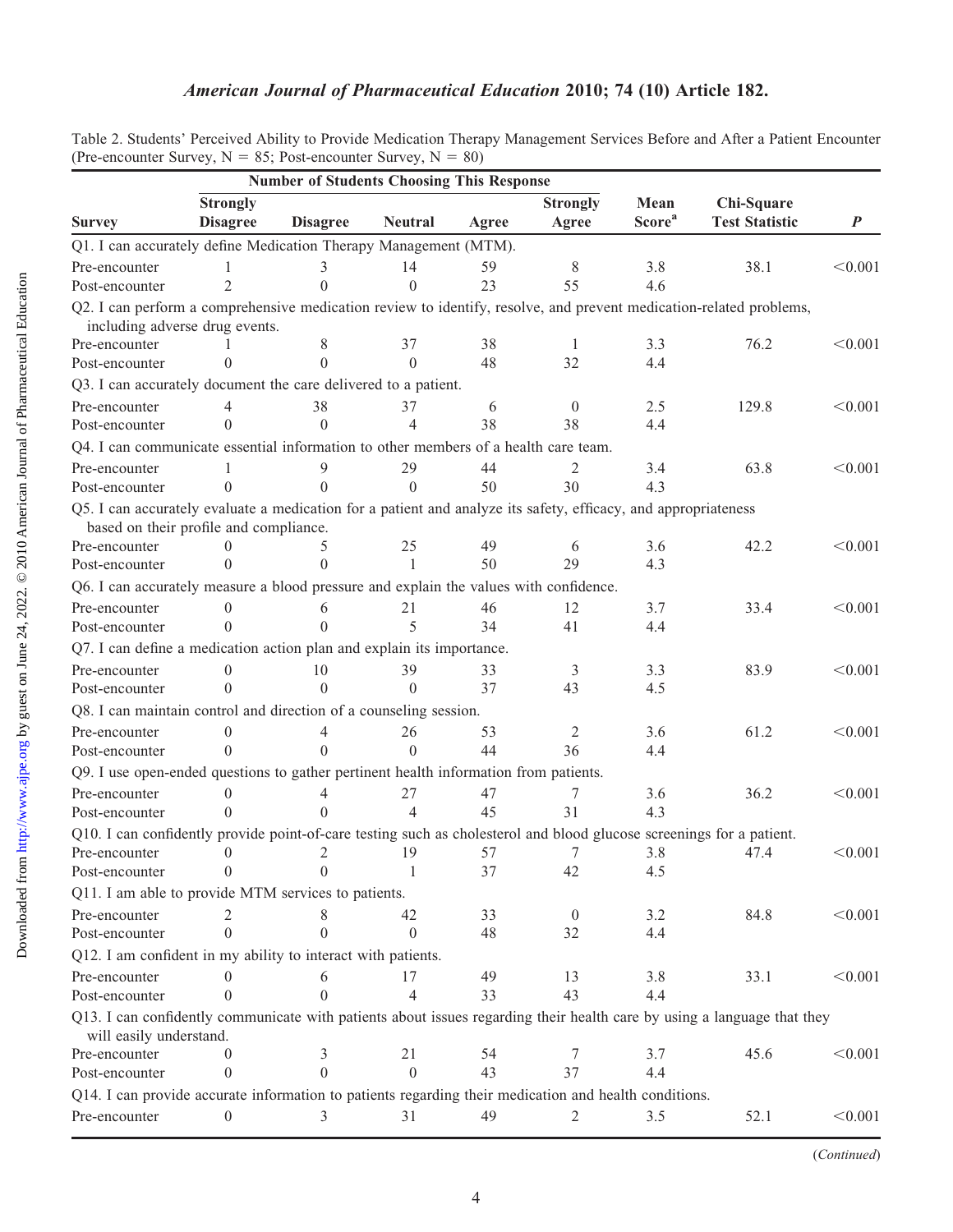Downloaded from

|                                                                                                                                    | <b>Number of Students Choosing This Response</b> |                 |                |       |                          |                            |                                     |         |
|------------------------------------------------------------------------------------------------------------------------------------|--------------------------------------------------|-----------------|----------------|-------|--------------------------|----------------------------|-------------------------------------|---------|
| <b>Survey</b>                                                                                                                      | <b>Strongly</b><br><b>Disagree</b>               | <b>Disagree</b> | <b>Neutral</b> | Agree | <b>Strongly</b><br>Agree | Mean<br>Score <sup>a</sup> | Chi-Square<br><b>Test Statistic</b> |         |
| Post-encounter                                                                                                                     | $\theta$                                         | $\theta$        | $\Omega$       | 57    | 23                       | 4.2                        |                                     |         |
| Q15. I can display effective nonverbal behaviors when communicating with patients (eye contact, body language, gestures).          |                                                  |                 |                |       |                          |                            |                                     |         |
| Pre-encounter                                                                                                                      | $\Omega$                                         |                 | 11             | 60    | 13                       | 4                          | 29.5                                | < 0.001 |
| Post-encounter                                                                                                                     |                                                  |                 |                | 32    | 44                       | 4.5                        |                                     |         |
| Q16. I understand the importance of empathy and practice this when communicating with patients.                                    |                                                  |                 |                |       |                          |                            |                                     |         |
| Pre-encounter                                                                                                                      |                                                  |                 |                | 49    | 34                       | 4.3                        | 10.4                                | 0.006   |
| Post-encounter                                                                                                                     |                                                  |                 |                | 29    | 51                       | 4.6                        |                                     |         |
| Q17. When communicating with patients I am aware of "filler" expressions such as "um," "uh," and "like" and use<br>them minimally. |                                                  |                 |                |       |                          |                            |                                     |         |
| Pre-encounter                                                                                                                      | $\Omega$                                         | 4               | 31             | 41    | 9                        | 3.6                        | 19.2                                | < 0.001 |
| Post-encounter                                                                                                                     |                                                  | $\theta$        | 12             | 44    | 24                       | 4.1                        |                                     |         |

Table 2. (Continued)

Abbreviations: MTM = Medication Therapy Management<br><sup>a</sup> Responses based on a scale of 1 to 5 on which 1 = strongly disagree; 2 = disagree; 3 = neutral; 4 = agree; 5 = strongly agree.

services increased after the participant encounter (Table 2). Students' perceived ability to document patient care, perform a comprehensive medication review, and evaluate appropriateness of medications based on a specific case also increased. An increased number of students strongly agreed they were confident in their ability to provide point-of-care testing such as blood pressure, cholesterol, and blood glucose screenings.

After the MTM encounter, students' perceived ability to communicate effectively increased. The number of students who strongly agreed they could communicate information with other health care professionals, use open-ended questions to gather health information, and display proper nonverbal communication skills while interacting with participants also increased, as did students' understanding of the importance of practicing empathy when communicating with patients.

Results of the post-encounter survey were analyzed using a univariate  $t$  test under the null of "neutral" responses (score 3 of 5), and all results were significant with a p value  $\leq 0.05$  (Table 3). Students reported that the MTM encounters increased their confidence to work with participants, improved their clinical skills, and prepared them to perform MTM services.

An anonymous and voluntary survey instrument was distributed to all faculty and staff participants immediately after the MTM encounters. Thirty of the 45 participants (67%) completed the survey instrument. One hundred percent of the participants agreed that their encounter was valuable to their health and that they would be interested in returning for an additional encounter if the services were offered again the following year.

## **DISCUSSION**

As MTM opportunities expand within the profession of pharmacy, future pharmacists must have the knowledge, skills, and abilities to provide these services. Medication therapy management was integrated into a preexisting laboratory course required in the professional pharmacy curriculum. Students critically analyzed their participant's health information, using educational coursework and national treatment guidelines to develop a patient-centered plan of care.

The Accreditation Council for Pharmacy Education (ACPE) recommends the use of actual student-patient interaction to develop critical-thinking and problemsolving skills.<sup>2</sup> Based on evidence that pharmacy students prefer actual patients over standardized patients,<sup>10</sup> faculty members developed the MTM curriculum to include real, non-simulated, non-standardized patients. We used actual patient MTM encounters to assist students in developing the skills and knowledge necessary to become proficient in MTM, and advocates for the promotion of patient wellness. Furthermore, students conducted the MTM encounters in an authentic working environment.

Surveys evaluated students' perceived ability to provide MTM services prior to and after an MTM encounter with a non-standardized, non-simulated patient. Students' skills in providing the core elements of MTM during an encounter and their documentation were evaluated using faculty-developed rubrics. After completion of the MTM component of the curriculum, assessment revealed students felt prepared to provide MTM services. Students' confidence to integrate the core elements of MTM, clinical knowledge, and communication skills increased after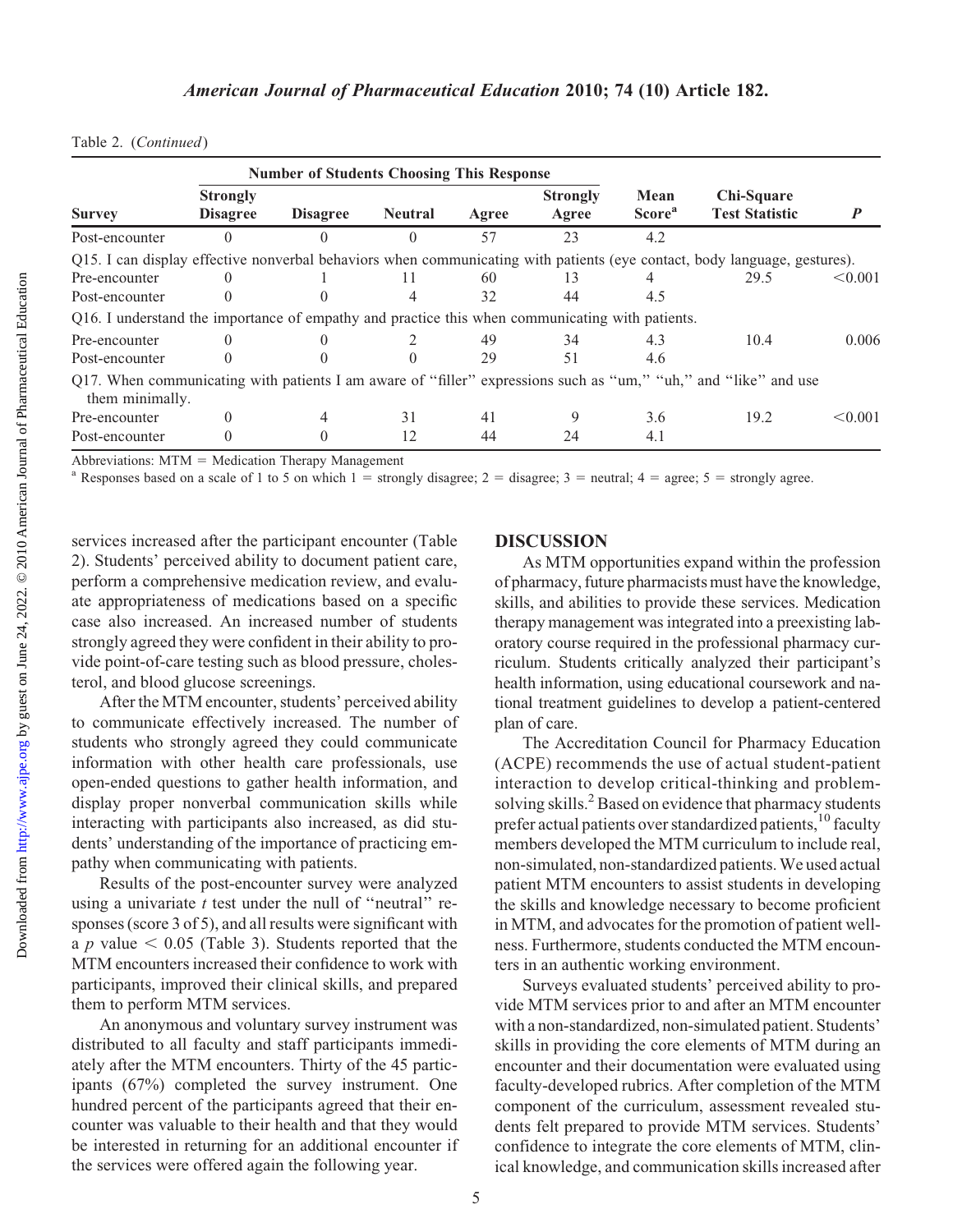Downloaded from

# American Journal of Pharmaceutical Education 2010; 74 (10) Article 182.

|  | Table 3. Students' Perceptions of a Medication Therapy |  |  |
|--|--------------------------------------------------------|--|--|
|  | Management Encounter ( $N = 80$ )                      |  |  |

| <b>Question</b>                                               | Mean<br>(SD)         | $\boldsymbol{P}$ |
|---------------------------------------------------------------|----------------------|------------------|
| As a result of this project, I am better                      | 4.6 $(0.53)$ < 0.001 |                  |
| prepared to work with patients                                |                      |                  |
| during advanced pharmacy                                      |                      |                  |
| practice experiences.                                         |                      |                  |
| As a result of this project, my clinical                      | 4.5(0.55)            | < 0.001          |
| skills have improved.                                         |                      |                  |
| As a result of this project, my                               | 4.6 $(0.51)$ < 0.001 |                  |
| confidence in working with                                    |                      |                  |
| patients has improved.                                        |                      |                  |
| As a result of this project, I am better                      | 4.5(0.52)            | < 0.001          |
| able to integrate my clinical                                 |                      |                  |
| knowledge with communication                                  |                      |                  |
| skills                                                        |                      |                  |
| As a result of this project, I am better                      | 4.5(0.52)            | < 0.001          |
| prepared to provide MTM services                              |                      |                  |
| to patients during advanced<br>pharmacy practice experiences. |                      |                  |
| The grading of this project was fair.                         | 3.6(0.69)            | < 0.001          |
| The participant provided me with                              | 3.9(0.86)            | < 0.001          |
| feedback that will allow me                                   |                      |                  |
| to improve my MTM skills.                                     |                      |                  |
|                                                               |                      |                  |

Abbreviations:  $MTM = \text{Median}$  Therapy Management

Scale:  $1 =$  strongly agree;  $2 =$  disagree;  $3 =$  neutral;  $4 =$  agree;  $5 =$ strongly agree

the MTM encounter. These results indicated students can improve confidence and perceived ability through actual student-patient interactions. Evaluation of students' provision and documentation of MTM services indicated that the learning objectives for the MTM curriculum were met.

Participants reported that the MTM services were successful and valuable to their health, and all surveyed participants stated they would be interested in a follow-up visit. Future curricular development could include an additional comprehensive medication review and a followup visit later in the semester to evaluate recommendations made and progress towards self-management. With the addition of a follow-up visit, students would see the impact of MTM on patient care. Follow-up also would provide an opportunity for students to build patient relationships. Additional pharmacy services that could be offered include bone density screening, immunization administration, fasting lipid panels, and hemoglobin A1C screenings. This follow-up would increase student exposure to patient-centered care, point-of-care testing devices, and provide additional opportunities to evaluate and discuss test results.

Potential limitations included the participant population used, adherence to HIPAA, and the encounter space. The participants recruited from campus were healthy, knowledgeable, and educated about their medications and disease states. Also, they may have been more likely to rate the encounters positively because this was the first time MTM services were offered. Recruiting participants from off campus may have resulted in a patient population with more complex disease states and medication regimens. There was no blinding, and faculty members may have been looking for positive results as they evaluated students. This may have been a potential source of bias. Also, adherence to HIPAA regulations was difficult through the use of campus resources such as e-mail and campus mail. Finally, encounters took place in the pharmaceutical care laboratory; however, the laboratory had only 2 consultation rooms, limiting the number of encounters that could occur simultaneously. Increasing the number of private rooms available for encounters would decrease the total amount of time needed for MTM encounters.

### **SUMMARY**

Incorporating MTM into an existing laboratory course resulted in student learning and an increase in students' confidence and perceived ability to provide MTM services. After the MTM encounter, students felt confident to provide MTM services, perform point-of-care testing, and communicate with participants and other health care providers.

### ACKNOWLEDGEMENTS

The authors acknowledge the North Dakota State University Department of Pharmacy Practice for providing a grant to defer the costs associated with the project. The authors thank faculty members Alicia Fitz, PharmD, Renae Lien, PharmD, and Amy Werremeyer, PharmD, for precepting participant encounters. The authors thank Dan Freisner, PhD, Associate Dean of Student Affairs, for his assistance with data analysis.

#### **REFERENCES**

1. Accreditation Council for Pharmacy Education (ACPE). Accreditation Standards and Guidelines for the Professional Program in Pharmacy Leading to the Doctor of Pharmacy Degree. Chicago, Illinois. http://www.acpe-accredit.org/pdf/ACPE\_Revised\_PharmD\_ Standards\_Adopted\_Jan152006.pdf Accessed October 27, 2010. 2. American Pharmacists Association. National Association of Chain Drug Stores Foundation. Medication therapy management in pharmacy practice: core elements of an MTM service (version 2.0). J Am Pharm Assoc. 2008;48(3):341-353. 3. Kuhn C, Powell PH, Sterrett JJ. Elective course on medication therapy

management services. Am J Pharm Educ 2010;74(3):Article 40. 4. Institute of Medicine. To Err Is Human: Building a Safer Health System. Washington, DC: National Academy Press; 2000.